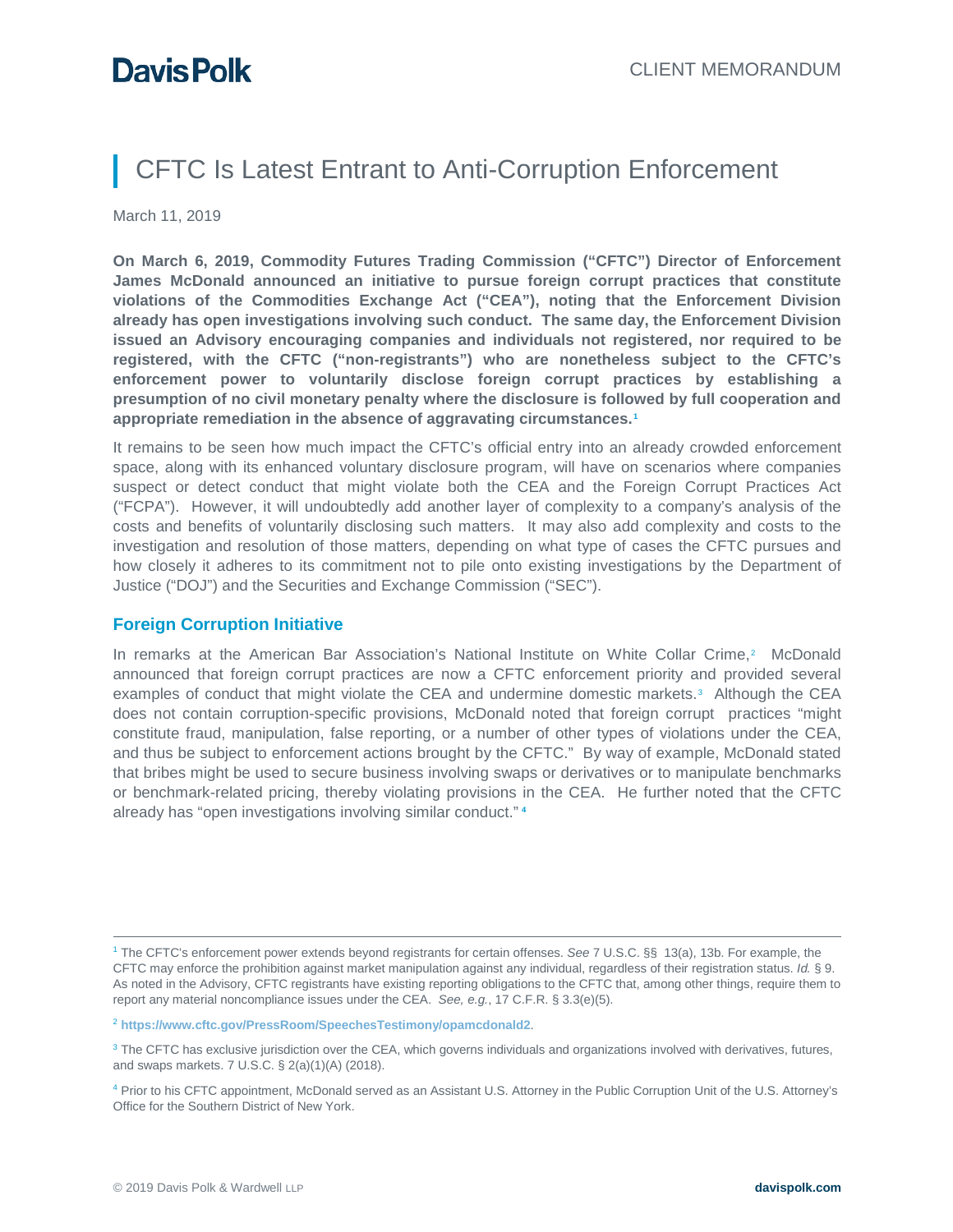Acknowledging that these scenarios might also violate the FCPA, McDonald emphasized that the CFTC would work closely with the DOJ and the SEC to "avoid duplicative investigative steps."<sup>[5](#page-1-0)</sup> McDonald also stressed that the CFTC would not "pile onto" other investigations, would coordinate any penalties, and would provide "dollar-for-dollar credit" for disgorgement or restitution paid to resolve related actions.<sup>[6](#page-1-1)</sup>

### **Enhanced Incentive for Corruption-Related Disclosures**

In tandem with McDonald's remarks, the Enforcement Division announced an enhanced incentive for timely and voluntary disclosure of CEA violations involving foreign corruption.[7](#page-1-2) Prior enforcement Advisories provided for a "substantial" reduction in civil monetary penalties where self-reporting was accompanied by full cooperation and appropriate remediation,<sup>[8](#page-1-3)</sup> much like the FCPA Pilot Program that the DOJ implemented in April 2016. The new Advisory, which borrows heavily from the FCPA Corporate Enforcement Program the DOJ implemented in November 2017, goes one step further by establishing a presumption that the Enforcement Division will not recommend a civil monetary penalty where nonregistrants "timely and voluntarily" disclose CEA violations involving foreign corruption. The presumption applies only if the disclosure is followed by "full cooperation and appropriate remediation," as those terms are defined in the 2017 Advisories. Further, the presumption applies only in the absence of "aggravating circumstances," which include but are not limited to the involvement of executive or senior management, the pervasiveness of the misconduct, and whether the company or individual has previously engaged in similar misconduct. Additionally, the Advisory makes clear that the Division will "still require payment of all disgorgement, forfeiture, and/or restitution resulting from the misconduct at issue." Both registrants and non-registrants that do not voluntarily disclose but nevertheless undertake "full cooperation and appropriate remediation" remain eligible for a "substantial" reduction in civil monetary penalty pursuant to the 2017 Advisories.

### **Implications and Areas to Watch**

For more than a decade, one of the most consistent trends in the anti-corruption enforcement space has been the increasing multijurisdictional nature of both investigations and resolutions as a result of increased enforcement abroad. This trend has added significant complexity and often cost to investigating, if not resolving, corruption-related matters. The CFTC's greater prominence in this space may result in these same impacts being felt even where the enforcement is exclusively domestic. The CFTC's awareness of this risk no doubt underlies its commitment to closely coordinate with the DOJ and the SEC both with respect to investigations and the monetary aspects of any resolutions. The true test, however, will be how the CFTC exercises its discretion in this already crowded enforcement space.

Another significant question will be the type of conduct that will be subject to CFTC enforcement. In addition to the examples included in McDonald's remarks, such as violations of the CEA's price

<span id="page-1-0"></span><sup>&</sup>lt;sup>5</sup> In a panel following his speech, McDonald pointed to recent FCPA actions against the investment bank Société Générale and the hedge fund Och-Ziff Capital Management Group as examples of cases that might involve CFTC enforcement. McDonald did not suggest that either organization had actually violated the CEA, but that both companies had been involved in commodities markets and were subjects of DOJ FCPA cases.

<span id="page-1-1"></span><sup>&</sup>lt;sup>6</sup> Indeed, following McDonald's announcement, Assistant Attorney General Brian A. Benczkowski noted that the DOJ "look[s] forward to working in parallel with the CFTC in cases involving foreign corrupt practices, as well as others." *See* **<https://www.cftc.gov/PressRoom/PressReleases/7884-19>**.

<span id="page-1-2"></span><sup>7</sup> **<https://www.cftc.gov/sites/default/files/2019-03/enfadvisoryselfreporting030619.pdf>**.

<span id="page-1-3"></span><sup>8</sup> **[https://www.cftc.gov/sites/default/files/idc/groups/public/@lrenforcementactions/documents/legalpleading/enfadvisoryself](https://www.cftc.gov/sites/default/files/idc/groups/public/@lrenforcementactions/documents/legalpleading/enfadvisoryselfreporting0917.pdf) [reporting0917.pdf](https://www.cftc.gov/sites/default/files/idc/groups/public/@lrenforcementactions/documents/legalpleading/enfadvisoryselfreporting0917.pdf)**.